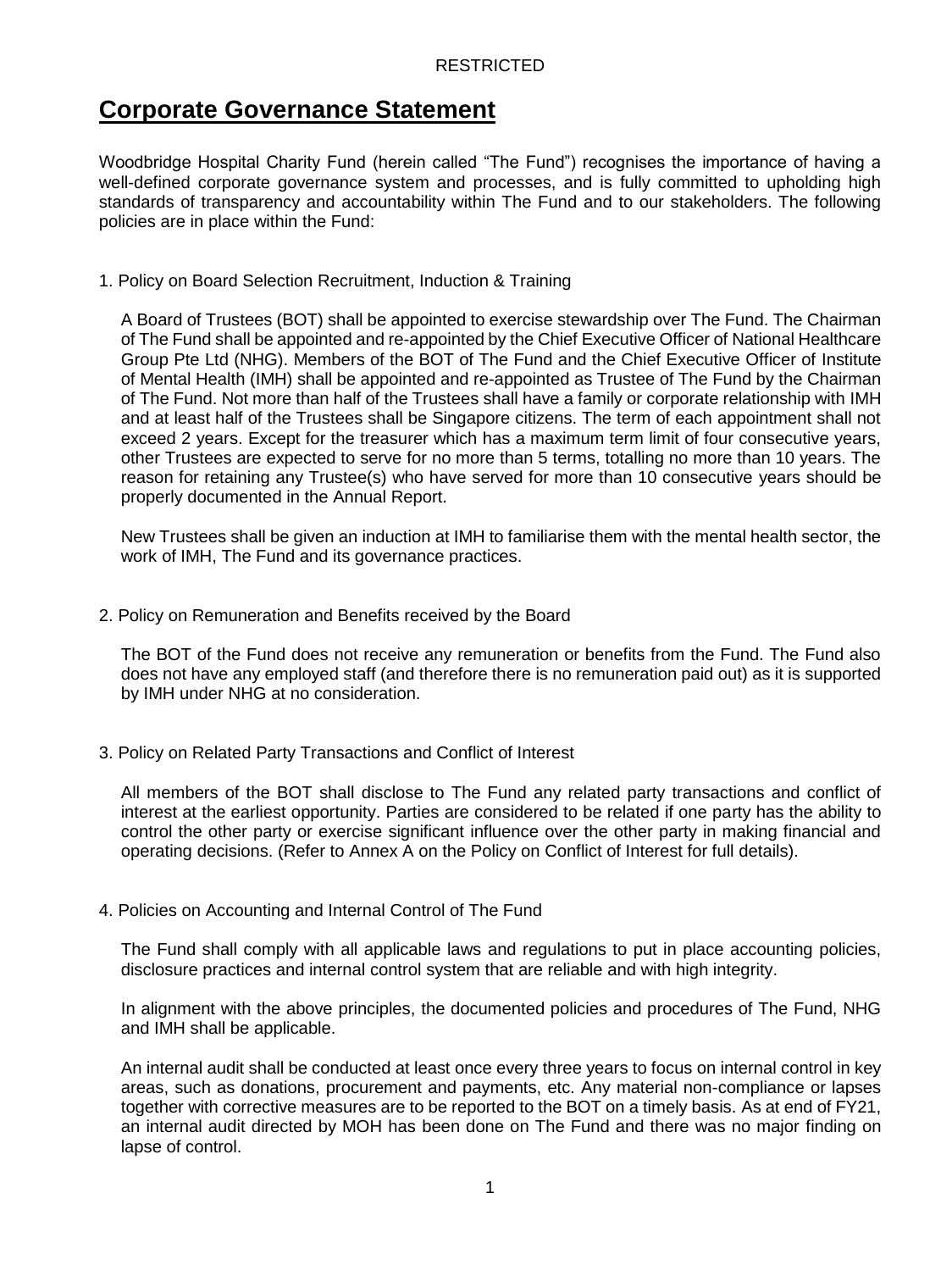- 5. Policy on Disbursement of The Fund
	- a) All donations received shall only be used in the following manner:
		- i. Where the donor has specified an intention that the donation should be used for any specified lawful purpose in alignment with the purpose of The Fund, for that purpose; or
		- ii. Where the donor has not specified an intention, donation will have to be used in line with the purpose of The Fund.
	- b) The BOT shall approve the annual budget of The Fund.
	- c) No loan or donation shall be made to external parties.

#### 6. Policy on Reserves

The Fund aims to hold adequate funds to meet its operational needs of its on-going programmes. Thus it targets to maintain a reserve ratio of two years expenditures which is deemed sufficient to fund its operation in the short term while it explores opportunities to raise fund on an ad hoc basis to meet its medium to long term needs.

7. Policy on Investment of The Fund

The investment policy of The Fund shall be guided by the principles of generating returns while protecting capital. As such, all investment of reserves and surplus funds must be in low risk, safe and conservative instruments. Hence, The Fund shall be placed in fixed deposits and/or government bonds. The interest income derived from the fixed deposit placement, bonds and investment instruments shall be credited back to The Fund.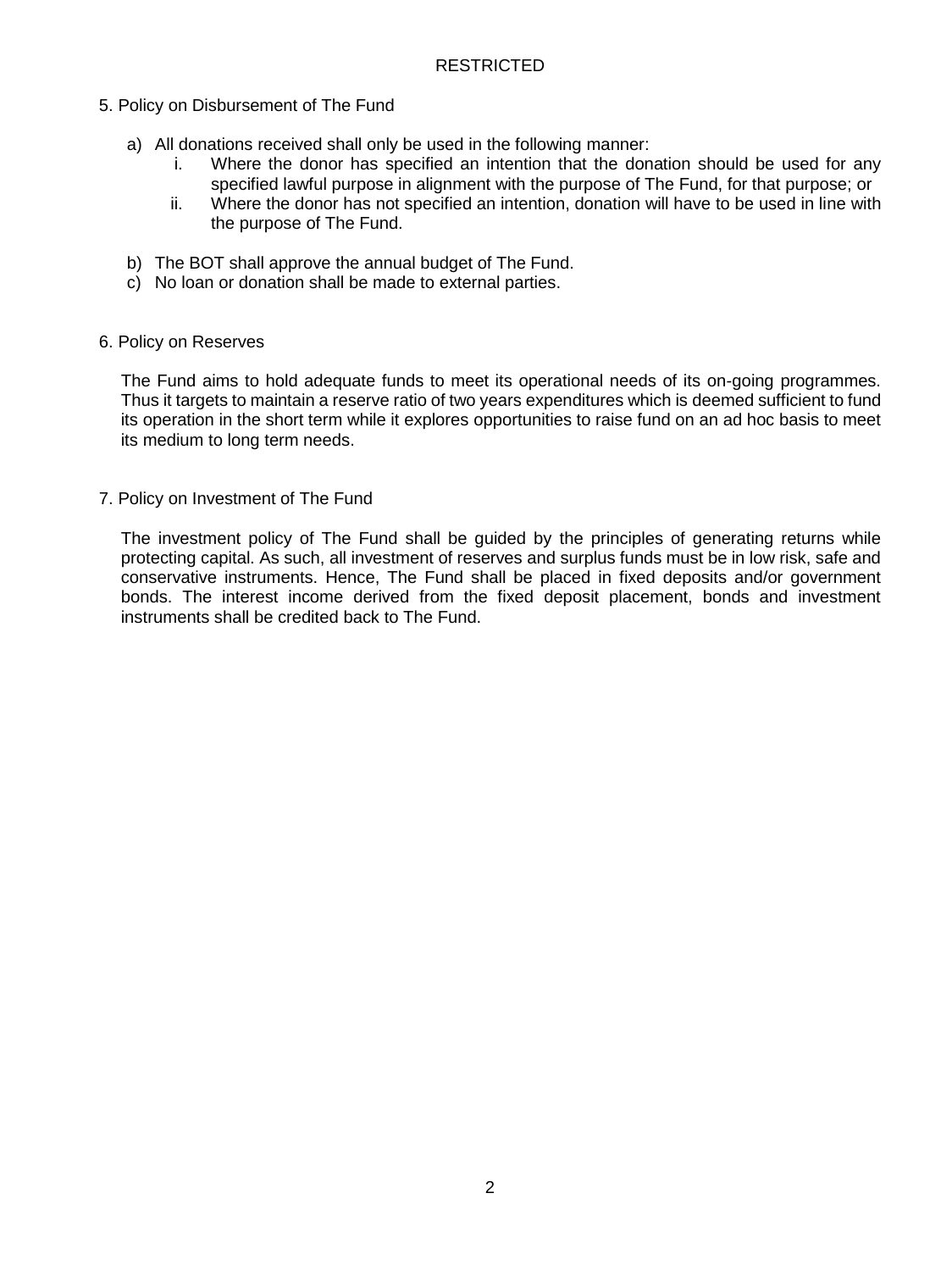## **Woodbridge Hospital Charity Fund (hereinafter called The Fund) - Policy on Conflict of Interest**

## **1. Introduction**

As the Board of Trustees (BOT) holds the ultimate responsibility and is always accountable to public trust, it is important that the BOT should uphold and maintain a standard of conduct such as the avoidance of conflict of interest to fulfil public trust responsibilities. This policy on "Conflict of Interest" will be read by the Trustee upon hiring, appointment or election to the Board as an acknowledgement of having understood the policy and that he/she will fully disclose to the Board when a conflict of interest situation arises.

## **2. Situation of Conflict of Interest**

Such conflict of interests situations include but not limited to the following:

a) Contract with vendors

Where Trustees, staff or volunteers have personal interest in business transactions or contracts that The Fund may enter into.

b) Vested interest in other organisations that have dealings/relationship with The Fund.

Where Trustees, staff or volunteers who have vested interest in other organisations that have dealings/relationship with The Fund, and when matters involving the interests of both The Fund and the other organisation are discussed.

c) Joint Ventures

The BOT's approval should be sought before The Fund enters into any joint venture with external parties. A conflict of interest may arise, where Trustees, staff or volunteers have interest in such ventures.

d) Recruitment of staff with close relationship

Recruitment of staff with close relationship (i.e. those who are more than just mere acquaintances) with current Trustees, staff or volunteers should go through the established human resource procedures for recruitment. The Trustee, staff or volunteer should make a declaration of such relationships and should refrain from influencing decision on the recruitment.

e) Remuneration

Trustees and volunteers should serve without remuneration for their voluntary service to The Fund so as to maintain the integrity of serving for public trust and community good instead of personal gain. However, charities may reimburse Trustees or volunteers for out-of-pocket expenses directly related to the service.

f) Paid staff on board

Paid staff, including the executive head and senior staff employed by The Fund, should not serve as a member of the BOT as it can pose issues of conflict of interest and role conflicts, and may raise doubts on the integrity of board decisions. The executive head and senior staff can attend board meetings, ex-officio, to provide information and facilitate necessary discussion but should not take part in the decision-making of the board.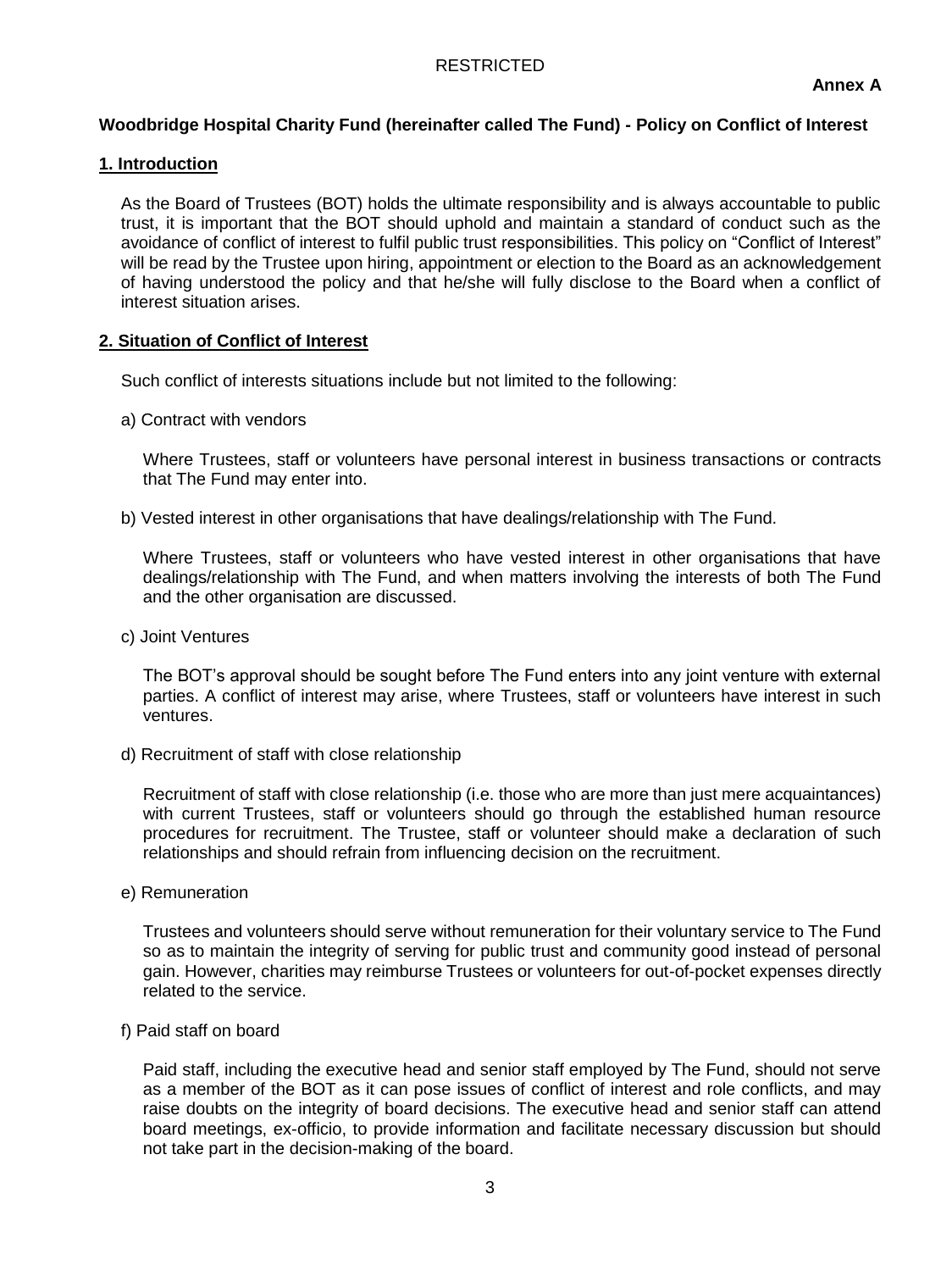- g) Major donors/ representatives from major donor companies being on The Fund's Board. Potentially conflicting situations may arise where a major donor sits on The Fund's Board, such as the following:
	- Conflict of loyalty: Trustees may not have the overall best interests of The Fund due to their vested interests/ priorities. This may influence decisions relating to allocation of resources/ setting the organisation's directions.
	- Use of information to influence donor decisions: Information accessible to Trustees may be used to influence donors' decision on allocations or the corporation they represent. This may result in staff not highlighting certain issues for fear that the donation may be affected. Issues of transparency and disclosure can arise.
	- Pressure to release additional information to donor: Trustee may expect additional information from staff on how donations were used and the details of users.
	- Personal benefit/ gain/ recognition: The Trustee may expect greater recognition for financial support given, than is usually done. Staff may feel beholden to this Trustee in case the donor relationship is threatened.
	- h) Others
		- A Trustee's organisation receives grant funding from the organisation he/she is serving.
		- Prohibition on gifts, entertainment and other favours from any persons or entities, which do or seek business with the organisation.

#### **3. Disclosure Procedure**

- a) Disclosure of conflict of interest will be undertaken as follows:
	- All Trustees shall be asked to disclose any general information about themselves that leads to actual or potential conflicts, at the start of their term of office; and
	- As and when actual conflicts occur the Trustee makes a declaration of his interest for that specific instance either verbally or in writing and excuses himself/ herself from decision making (please refer to "Conflict of Interest Disclosure Form").
- b) All disclosures shall be circulated to the BOT as and when it arose or at the next practical BOT meeting.
- c) Transactions with parties with whom a conflicting interest exists may be undertaken only if all of the following are observed:
	- The conflicting interest is fully disclosed;
	- The person with the conflict of interest is excluded from the discussion and approval of such transaction;
	- A competitive bid or comparable valuation exists; and
	- The BOT has determined that the transaction is in the best interest of the organisation.
- d) The BOT shall determine whether a conflict exists and in the case of an existing conflict, whether the contemplated transaction may be authorised as just, fair and reasonable to The Fund. The decision of the BOT on these matters will rest in their sole discretion, and their concern must be the welfare of The Fund and the advancement of its purpose.
- e) All decisions made by the BOT on such matters shall be minuted and filed.
- f) This policy document must be read and understood by all Trustees upon the start of office.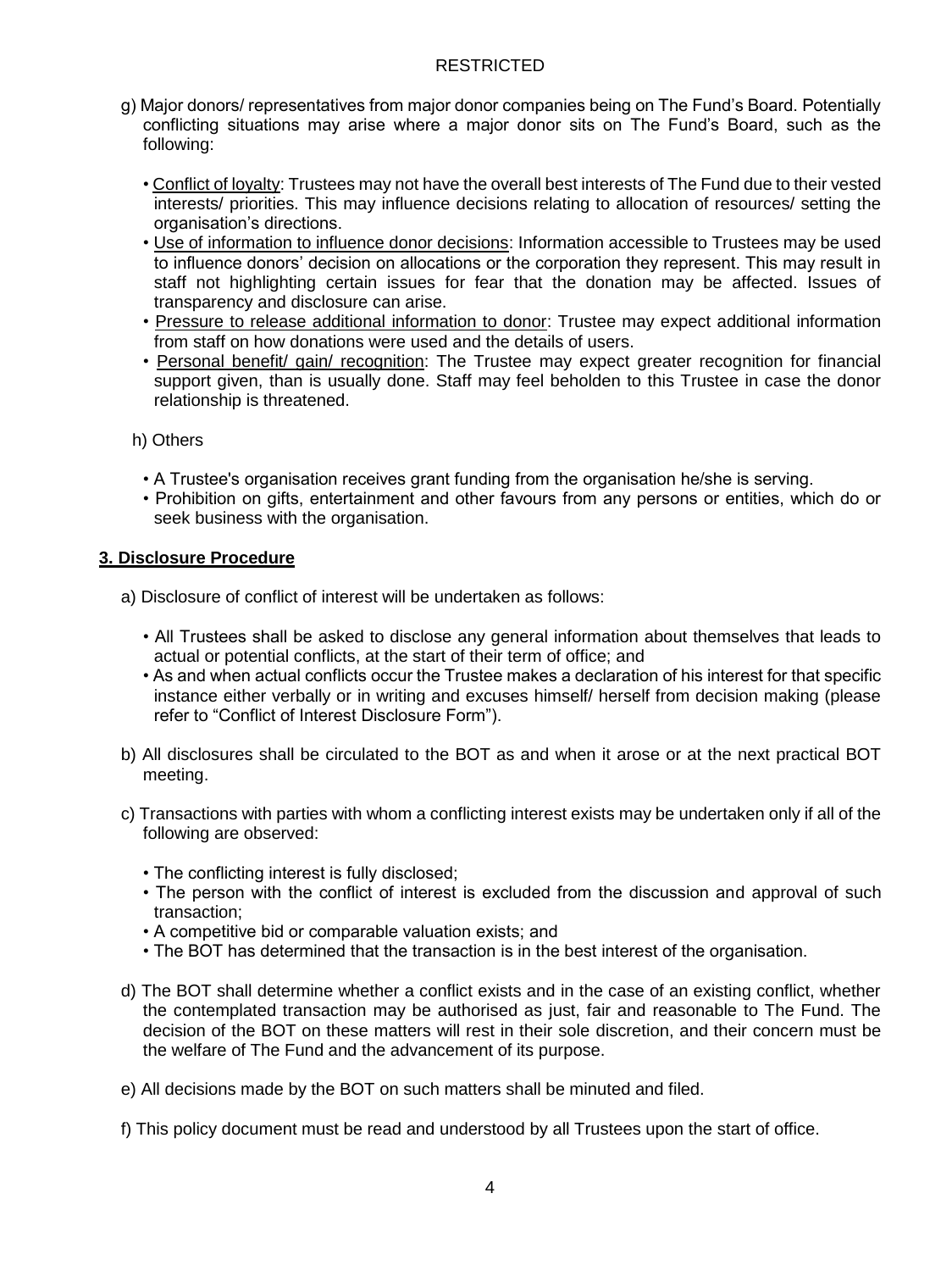# **Woodbridge Hospital Charity Fund Conflict of Interest Disclosure Form**

To: The Secretariat Woodbridge Hospital Charity Fund c/o Institute of Mental Health Buangkok Green Medical Park 10 Buangkok View Singapore 539747

- 1. I hereby confirm that I have read and understood the "Policy on Conflict of Interest" of the Woodbridge Hospital Charity Fund appended in Annex A and that I have nil disclosure / I have made full disclosure\* of interests, relationships and holdings that could potentially result in a conflict of interest.
- 2. Please find my full disclosure as follows / in the attached list<sup>\*</sup> :

| <b>Type of Company</b>       | Name of Company | <b>Number of</b><br><b>Shares</b> | Name of Owner(s): |
|------------------------------|-----------------|-----------------------------------|-------------------|
| Private Company              |                 |                                   |                   |
| Non-Listed Public<br>Company |                 |                                   |                   |

#### **Table 1: Declaration of Shares in Private or Public Companies\*\***

\* Please delete whichever is not applicable.

\*\*Declarations need only be made for substantive holdings of 30% or more.

## **Table 2: Table of Interest in Business Firms\*\***

| <b>Type of Business</b><br><b>Firm</b> | Name of<br><b>Business Firm</b> | $%$ of<br>Ownership | Name of Owner(s): Specify the Role in | <b>Business Firm</b> |
|----------------------------------------|---------------------------------|---------------------|---------------------------------------|----------------------|
| Sole<br>Proprietorship                 |                                 |                     |                                       |                      |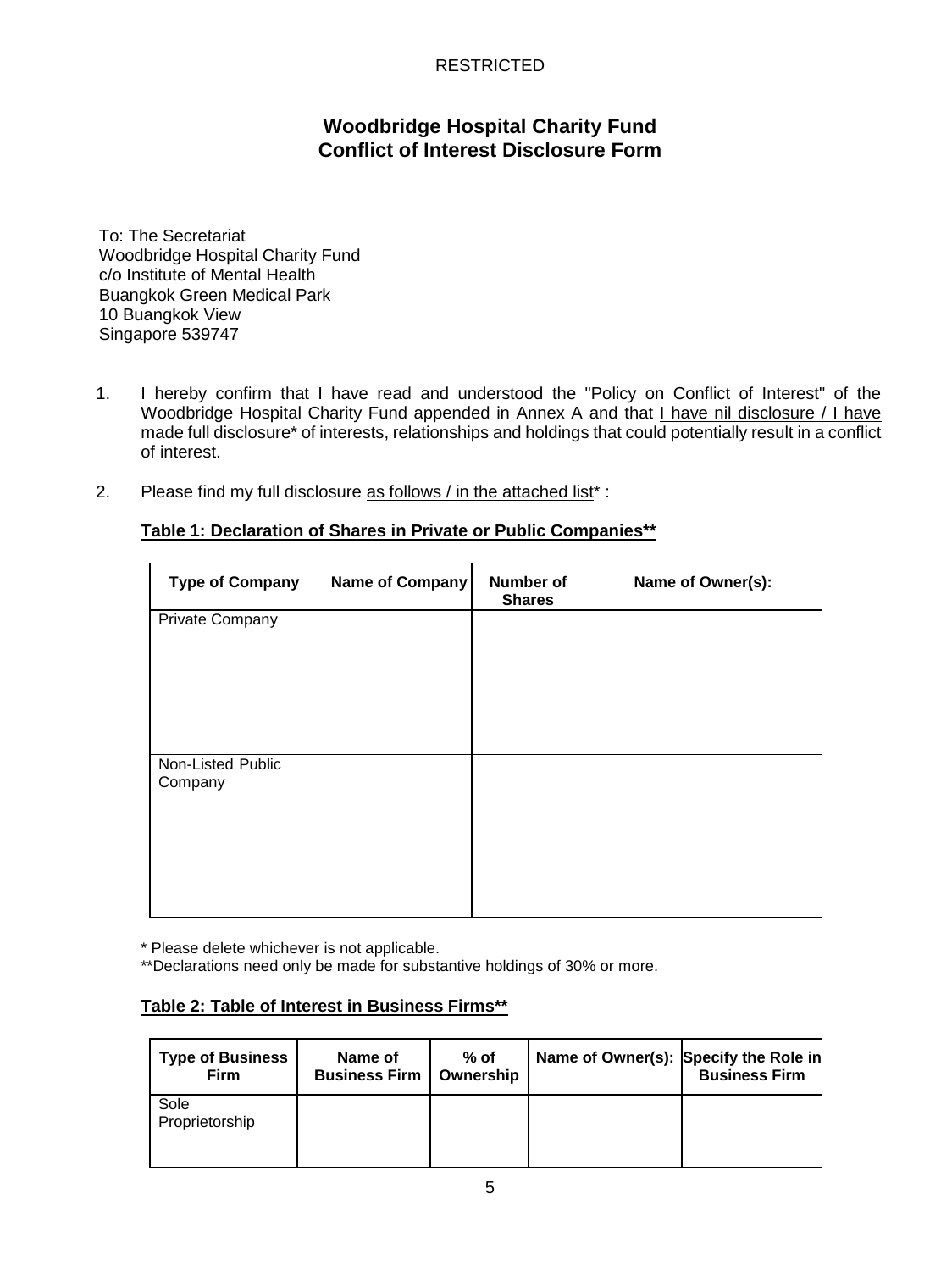|             | . |  |
|-------------|---|--|
|             |   |  |
| Partnership |   |  |

**\*\***Declarations need only be made for substantive holdings of 30% or more.

## **Table 3: Table of Directorship & Board Representations**

| Directorship / Board<br><b>Representations</b> | <b>Name of Company</b> |
|------------------------------------------------|------------------------|
|                                                |                        |
|                                                |                        |
|                                                |                        |
|                                                |                        |
|                                                |                        |
|                                                |                        |

## **Table 4: Others (Please Specify)**

| <b>Nature of Interest</b> | <b>Description</b> |
|---------------------------|--------------------|
|                           |                    |
|                           |                    |
|                           |                    |
|                           |                    |
|                           |                    |
|                           |                    |
|                           |                    |
|                           |                    |

3. Please arrange for this disclosure to be brought up and recorded at the next Board of Trustees meeting.